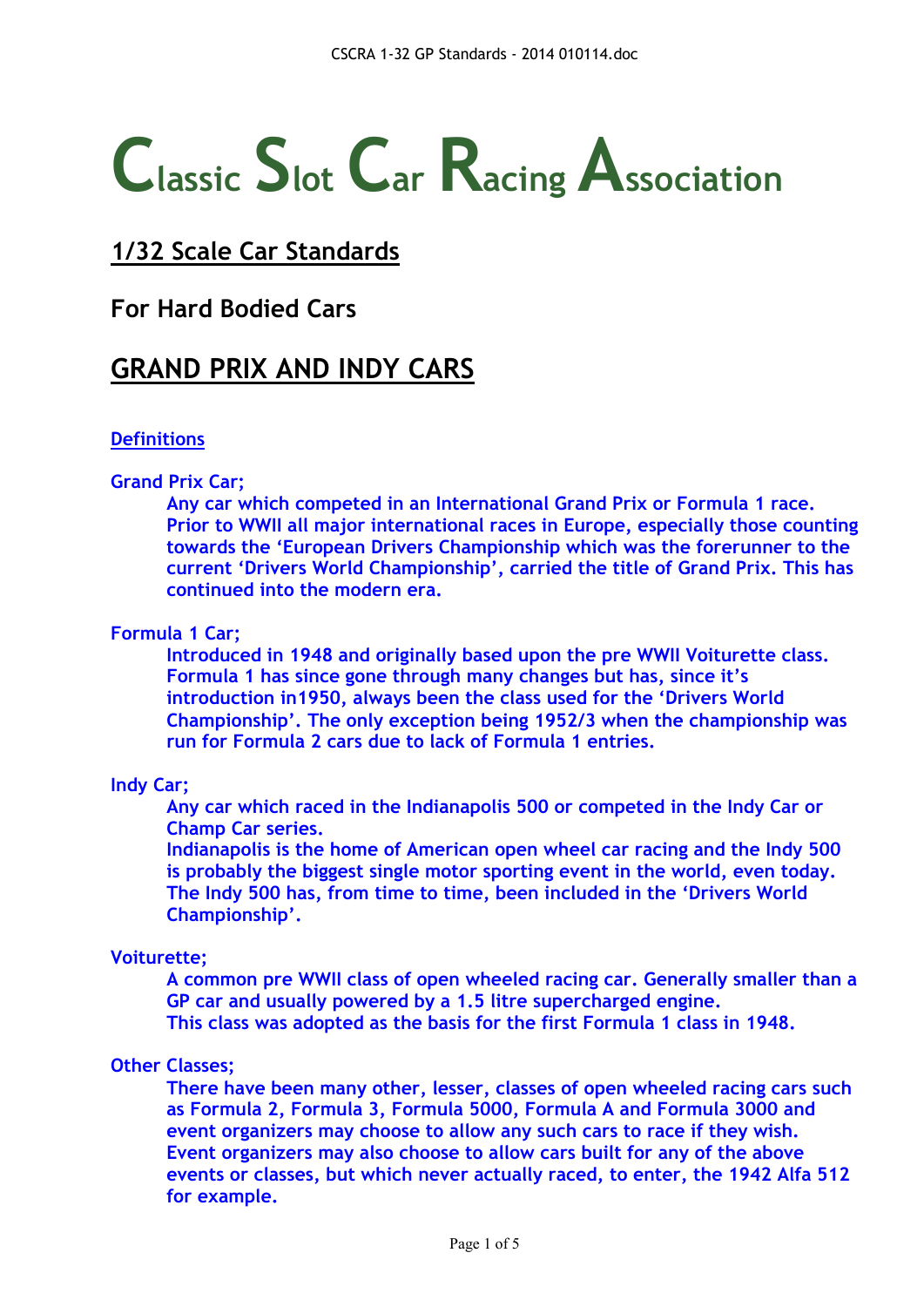#### **CAR STANDARDS**

#### **1. SCALE & DIMENSIONS**

All cars to be accurate 1/32 scale representations of a full size car.

**As most racers are very much reliant on manufactured bodies, which are not always perfect, there is no specific requirement for exact scale length and width for body shells. They are, however, expected to be reasonably to scale. If you push the boundaries too far you may be asked to run something else.**

Wheelbase and Track measurements must be 1/32 scale within + or – 2mm. "Wheelbase" is the distance between the centre lines of the front and rear wheels. "Track" is the distance between the centre lines of the left and right hand wheels at the front and at the rear of the car.

No car should exceed the maximum width permitted for each class. Cars will be measured over the outside width of the tyres.

It is the entrant's responsibility to prove the accuracy of any car. If there is any doubt the scrutineer may ask you to run something else. The scrutineer's decision is final.

#### **2. BODIES**

All body shells must be of hard plastic, glass fibre, resin, wood, metal or similar material.

Vacuum formed bodies are not permitted.

All cars must be finished in a style sympathetic to the period being represented and carry at least two racing numbers.

All cars must have clear windscreens etc fitted where they appear on the prototype. Vacuum formed windscreens etc are permitted.

All cars must have a suitably decorated and period correct, 3 dimensional, representation of a driver consisting of at least a head, shoulders, arms, hands and the upper part of a steering wheel.

Vacuum formed interiors and drivers are permitted but must be realistic.

The chassis, motor and all running gear must not be visible from above or through the cockpit opening and engine bay unless that which can be seen represents parts of the real car. Suspension components and exhaust systems for example and, on the later period cars, the rear floor and diffuser.

The slot guide must not protrude beyond the front-most point of the car when in the straight ahead position.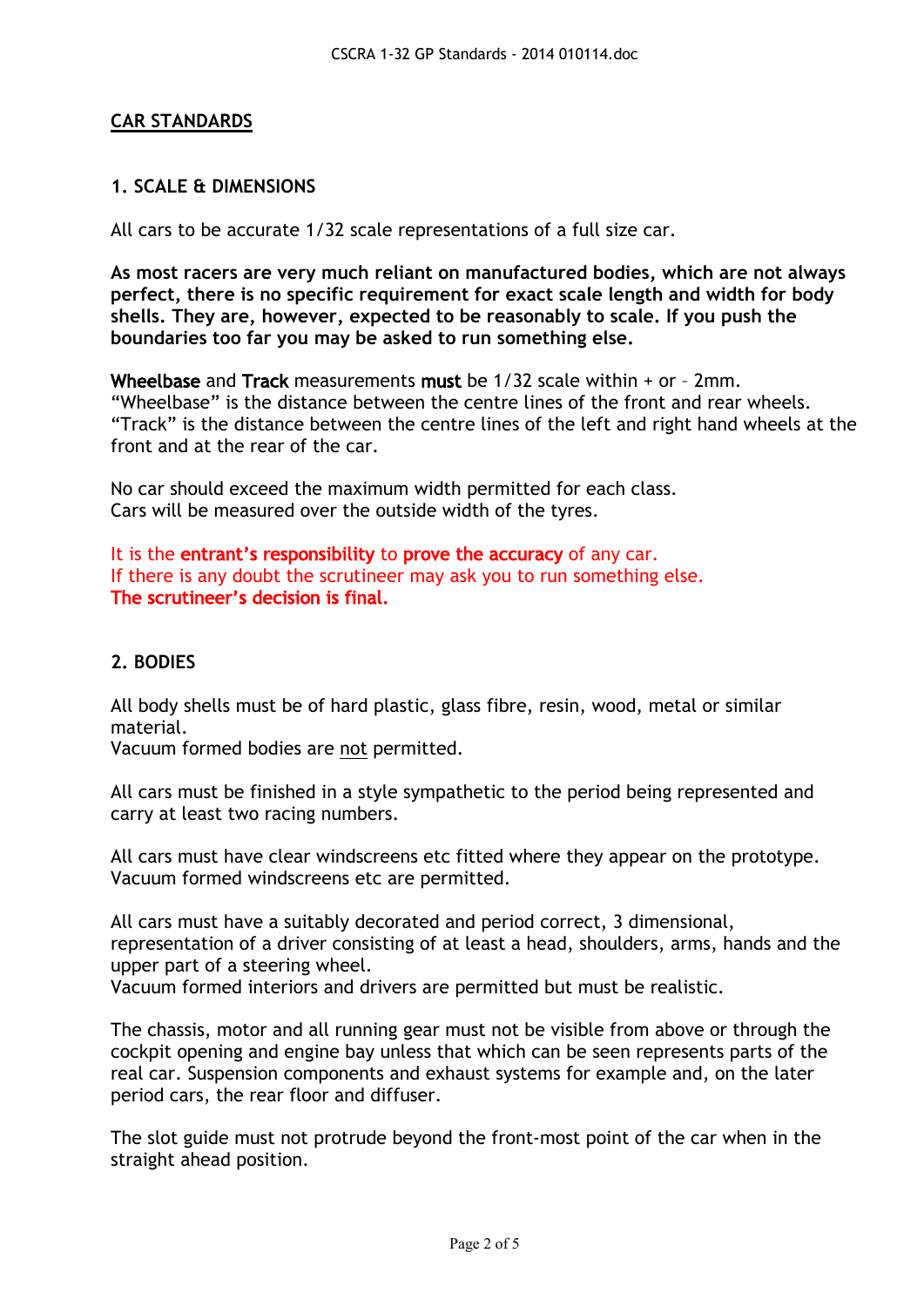#### **3. WHEELS & TYRES**

Tyre width limits in all classes are overall.

All wheels must be representative of real wheels or have suitable inserts fitted.

Silicone tyres and sponge/foam rubber tyres are not permitted.

All tyres must be dry and free from additives whenever the car is placed on the track.

#### **4. MOTORS & CHASSIS**

Motor choice is free.

Chassis design and construction is free but must comply with sections 1 to 4 and any individual class restrictions.

Any chassis design which allows the wheelbase or effective track dimension to vary will be measured at both extremes of movement and must remain within the + or - 2mm scale tolerance and not exceed the maximum width restriction for the class.

On cars fitted with steering the wheelbase, track and overall width will be measured with the steering in the straight ahead position.

Minimum ground clearance will apply under the motor and the entire length of the chassis and body, unless stated otherwise. Drive gears may be below the minimum ground clearance but must, at all times, remain clear of the track surface.

One slot guide only is permitted.

Blade designs must be no more than 25mm long and pin designs with more than one pin must have the pins within an overall length of 25mm.

Traction magnets are not permitted.

#### **5. READY-TO-RUN (RTR) CARS**

**Any Ready-to-Run car which fully complies with the above car standards will be eligible to race unless stated otherwise by an event organizer.**

**Event organizers may also choose to allow Ready-to-Run cars which do not comply with the above standards to enter, and may even have separate classes or finals for these cars, but must clearly define the rules they will be applying to such cars well in advance of the event.**

The final decision on eligibility will rest with the individual event organizer.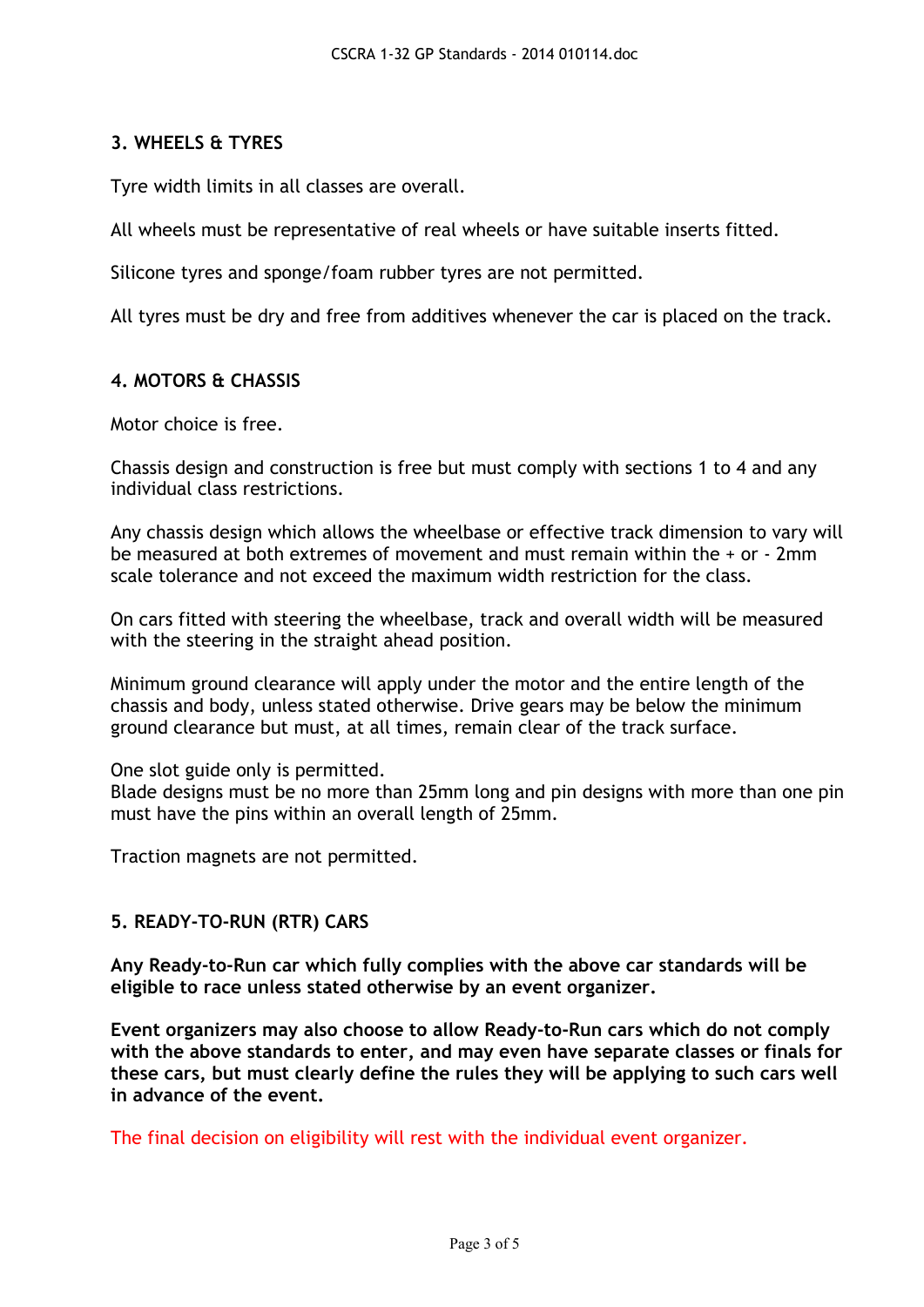# **GRAND PRIX AND INDY CAR CLASSES**

Event organizers should feel free to select specific year ranges or types of car from within each class or to combine periods and classes as they see fit.

#### NOTES:

1. In all classes except GP1 tyres must be visible from above the car unless the event organizer specifies that 'streamliners' are eligible.

2. In classes GP1 to GP5 any car which has side tanks/fairings between the wheels must have these mounted as part of the body and must not have any part of the chassis, or any ballast, under or in these tanks/fairings.

#### **GP1a - Pre-1934 Over 2 litre Open Top Cars**

- Motor orientation: Inline only
- Front wheels and tyres: Minimum diameter 24mm, minimum width 4mm
- Rear wheels and tyres: Minimum diameter 25mm, maximum width 6mm
- Minimum ground clearance: 3mm
- Maximum overall width must not exceed Scale track dimension +6mm.

#### **GP1b - Pre-1934 Under 2 litre Open Top Cars**

- Motor orientation: Inline only
- Front wheels and tyres: Minimum diameter 22mm, minimum width 4mm
- Rear wheels and tyres: Minimum diameter 23mm, maximum width 6mm
- Minimum ground clearance: 3mm
- Maximum overall width must not exceed Scale track dimension +6mm.

#### **GP2a - 1934-1951 Grand Prix and Indy Cars**

- Motor orientation: Inline only
- Front wheels and tyres: Minimum diameter 21.5mm, minimum width 5mm
- Rear wheels and tyres: Minimum diameter 24mm, maximum width 7mm
- Minimum ground clearance: 2mm

• Track dimensions must be 1/32 scale within + or – 2mm but must not exceed a maximum overall width of 53mm

#### GP2b - 1934-1951 Voiturettes

(1.5 litre supercharged and 4.5 litre normally aspirated cars)

- Motor orientation: Inline only
- Front wheels and tyres: Minimum diameter 19mm, minimum width 5mm
- Rear wheels and tyres: Minimum diameter 21.5mm, maximum width 7mm
- Minimum ground clearance: 2mm

• Track dimensions must be 1/32 scale within + or – 2mm but must not exceed a maximum overall width of 50mm

#### **GP3 - 1952-1960 Grand Prix and (1952-1963) Indy Cars**

- Motor orientation: Inline only
- Front wheels and tyres: Minimum diameter 19mm, minimum width 5mm
- Rear wheels and tyres: Minimum diameter 21.5mm, maximum width 7.5mm
- Minimum ground clearance: 2mm

• Track dimensions must be 1/32 scale within + or – 2mm but must not exceed a maximum overall width of 50mm